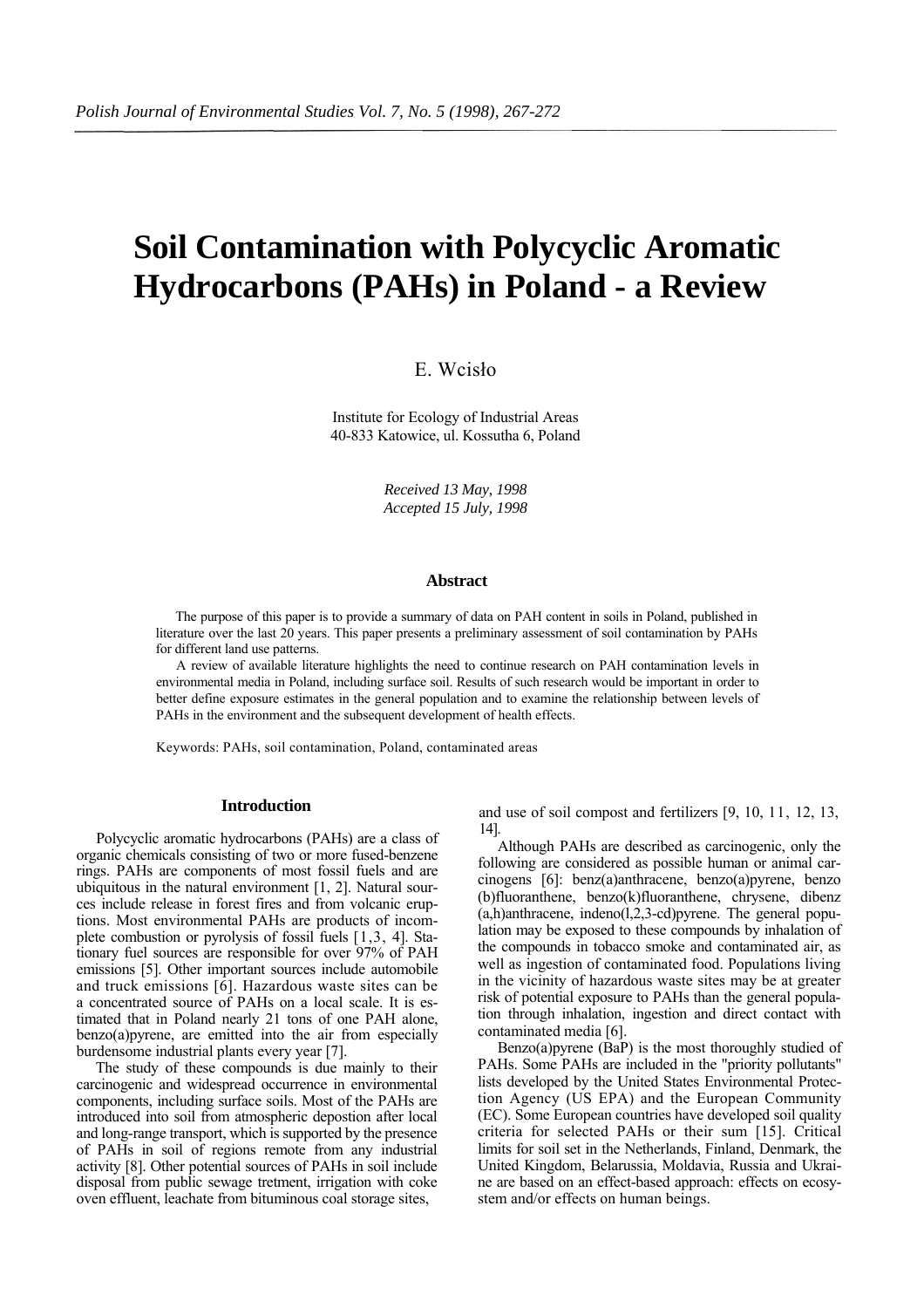### **Level of Soil Contamination with PAHs - Results and Discussion**

Analytical difficulties and lack of any standardized methods for determining polycyclic aromatic hydrocarbons in soil have caused few research institutions in Poland to investigate these compounds in soil. The studies have been carried out haphazardly and have usually covered rather not extensive areas. The studies of some larger areas concerned soil used for agricultural purposes in the Katowice, Lodz, Czestochowa, Lublin and north and eastern provines [14, 16, 17, 18, 19, 20]. It should be emphasized that some results were obtained over ten or even twenty years ago using semiquantitative analytical methods [21, 22, 23, 24, 25]. The studies have often covered only the determination of benzo(a)pyrene [21, 25, 26]. The sum of PAHs under study regarded different kinds and numbers of compounds - from six [23] to sixteen numbers of compounds [14, 17, 18, 19, 27]. For these reasons interpreting results is very difficult or sometimes even impossible at all.

Tables I and 2 present data concerning the concentrations of PAHs in surface soil from uncontaminated and contaminated areas in Poland, respectively.

No soil quality values for PAHs have been established in Poland. The only recommendations on levels of some PAHs in soils exist in Poland, published by the Polish State

Table 1. PAH concentrations in uncontaminated soils.

Environmental Inspectorate [28]. In fact, they are the requirements for remediation activity in Poland. Polish researchers have referred the results to the levels found in the unpolluted areas or reference values proposed in different countries. The "Dutch List" has been used most often for these purposes [29].

In the 1980's concentrations of from 25 to 30 µg/kg were recognized as general "background" of soil contamination with BaP in Poland [25]. It was proposed to treat BaP content in soil from 300 to 1000 µg/kg as high and above 1000 µg/kg as very high soil contamination [25]. The Institute of Soil Science and Plant Cultivation in Pulawy proposed classification of agricultural soil contaminated with 16 PAHs [18]. According to this classification, PAH content in agricultural soil below 200 ug/kg can be considered "background values". The sum of PAHs (600- 10,000 µg/kg) corresponds to the contaminated soil with different levels of contamination and over 10,000 µg/kg corresponds to very high contaminated soils where reclamation is needed.

Concentrations of BaP in soil in clean regions of Poland ranged mostly from 2 to about 30 µg/kg and seldom exceeded 70 µg/kg (Table 1). The sum of PAHs found in uncontaminated soil in Poland in most cases did not exceed  $600 \mu$ <sup>^g</sup>.

Soil contamination with PAHs increases considerably in industrial and urban areas (Table 2). PAH concentrations in

| Place of sampling                                              | <b>PAH</b> concentrations<br>$(\mu g/kg)$ |                          | Method of analysis                                    | References |
|----------------------------------------------------------------|-------------------------------------------|--------------------------|-------------------------------------------------------|------------|
|                                                                | Sum                                       | BaP                      |                                                       |            |
| Rural areas Beskidy:<br>light sandy soil<br>heavy loamy soil   |                                           | $1.5 - 6.5$<br>50-78     | liquid column chromatography,<br>UV spectrophotometry | [22]       |
| Eastern and central<br>provinces                               | $\overline{\phantom{0}}$                  | $3.4 - 75$               | TLC.<br>spectrofluorimetry                            | $[25]$ .   |
| Western regions of Poland                                      | -                                         | $25 - 30$                | TLC,<br>spectrofluorimetry                            | $[25]$     |
| Szczawnica - Nowy Sącz<br>province                             | 58 <sup>a</sup>                           | $\overline{\phantom{0}}$ | liquid column chromatography,<br>UV spectrophotometry | [23]       |
| Bierna - Bielsko-Biała<br>province                             | 71.3 <sup>b</sup>                         | 2.9                      | liquid column chromatography,<br>UV spectrophotometry | [30]       |
| Miedźna (arable soils) - outskirts of<br>the Katowice province | $98 - 1038$ c<br>$(M = 388)$              | $2 - 77$<br>$(M = 29)$   | HPLC, UV detection                                    | [16]       |
| Białowieża - Białystok province                                | $190.3^{\circ}$                           | 8.2                      | HPLC, UV detection                                    | [16]       |
| Gogolin - Opole province                                       | 498.1°                                    | 21.0                     | HPLC, UV detection                                    | [16]       |
| Wisła - Bielsko-Biała privince                                 | $579.6^\circ$                             | 37.4                     | HPLC, UV detection                                    | [16]       |
| Martag - Elblag province                                       | $317^{\circ}$                             | 30.1                     | HPLC, UV detection                                    | [16]       |
| Przewale - Zamość province                                     | $481.6^\circ$                             | 16.0                     | HPLC, UV detection                                    | [16]       |
| Agricultural soils in Poland                                   | $G = 150^d$                               | $G = 15$                 | HPLC, UV detection                                    | [18]       |
| Wilków - Lublin province<br>(agricultural soils)               | 81-645<br>$(M = 180)^d$                   | -                        | HPLC, UV detection                                    | [31]       |

Abbreviations and symbols - see below Table 2.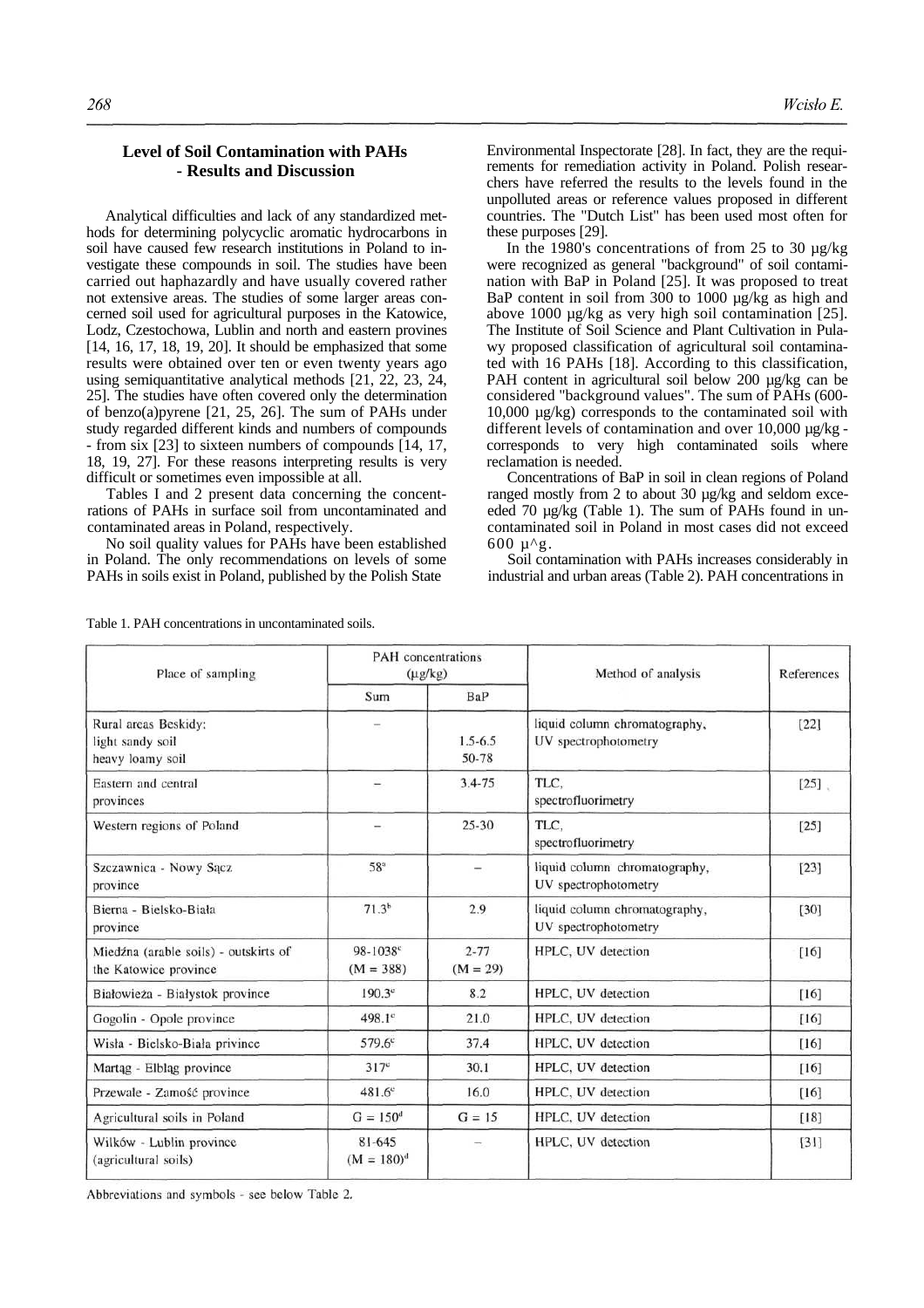Table 2. PAH concentrations in contaminated soils.

| Place of sampling                                                                            | PAH concentrations<br>$(\mu g/kg)$ |                                  | Method of analysis                                    | References |
|----------------------------------------------------------------------------------------------|------------------------------------|----------------------------------|-------------------------------------------------------|------------|
|                                                                                              | Sum                                | BaP                              |                                                       |            |
| 1                                                                                            | $\overline{c}$                     | 3                                | $\overline{4}$                                        | 5          |
|                                                                                              |                                    | Surroudings of industrial plants |                                                       |            |
| Vicinity of petrochemical complex,<br>Płock                                                  |                                    | 11,000-15,000                    | TLC,<br>UV spectrophotometry                          | $[21]$     |
| 5 km from petrochemical complex,<br>Płock                                                    |                                    | < 2,000                          | TLC,<br>UV spectrophotometry                          | $[21]$     |
| 200 m from bitumic mass<br>production plant                                                  |                                    | 734.6                            | TLC, spectrofluorimetry                               | [25]       |
| 300 m from chemical works                                                                    | $\overline{\phantom{0}}$           | 515.4                            | TLC, spectrofluorimetry                               | $[25]$     |
| Coking plant, Zabrze town                                                                    |                                    | 520-1,300                        | liquid column chromatography,<br>UV spectrophotometry | $[22]$     |
| Areas under influence of coal mine<br>and power plant "Turów"                                |                                    | $1.1 - 580.0$                    | HPLC, UV detection                                    | $[32]$     |
| Protective zone around bituminous<br>mass production plant - Strupiń Duży,<br>Chełm province | 4,000-12,000 $^{\circ}$            |                                  | HPLC, UV detection                                    | [27]       |
| Lagoon soils - Czechowice<br>Oil Refinery                                                    | $A = 31,140^{t}$                   | 50-33,100<br>$(A = 3,780)$       | HPLC, UV detection                                    | $[33]$     |
|                                                                                              |                                    | Allotments                       |                                                       |            |
| Zabrze town                                                                                  |                                    | 93.6-853.0                       | liquid column chromatography,<br>UV spectrophotometry | $[24]$     |
| Kraków city                                                                                  | 382-3,411 <sup>a</sup>             | 60-337                           | liquid column chromatography,<br>UV spectrophotometry | [23]       |
| Bytom - Bobrek town                                                                          |                                    | 1,000-2,600                      | HPLC, UV detection                                    | [26]       |
|                                                                                              |                                    | Agricultural soils               |                                                       |            |
| Bytom-Bobrek town                                                                            | $\overline{a}$                     | 400                              | HPLC, UV detection                                    | $[26]$     |
| Mysłowice region                                                                             | 65-2,913<br>$(G = 264)^c$          |                                  | HPLC, UV detection                                    | $[17]$     |
| Tarnowskie Góry region                                                                       | 62-12,760<br>$(M = 817)^c$         | $\overline{\phantom{a}}$         | HPLC, UV detection                                    | [14]       |
| Zabrze town                                                                                  | 705-29,143<br>$(M = 3.716)^c$      | 41-3,991<br>$(M = 323)$          | HPCL, UV detection                                    | [16]       |
| Sławków town                                                                                 | 217-5,244<br>$(M = 1,392)^c$       | $9 - 626$<br>$(M = 96)$          | HPLC, UV detection                                    | $[16]$     |
| Łódź province                                                                                | 60-650<br>$(M = 166)^e$            | $\overline{\phantom{a}}$         | HPLC, UV detection                                    | $[18]$     |
| Częstochowa provice                                                                          | $M = 800^\circ$                    | $\overline{\phantom{a}}$         | HPLC, UV detection                                    | $[19]$     |
| The proximity of the industrialised<br>town Puławy - Lublin province                         | 70-2,787<br>$(G = 217)^d$          | $\overline{\phantom{0}}$         | HPLC, UV detection                                    | $[31]$     |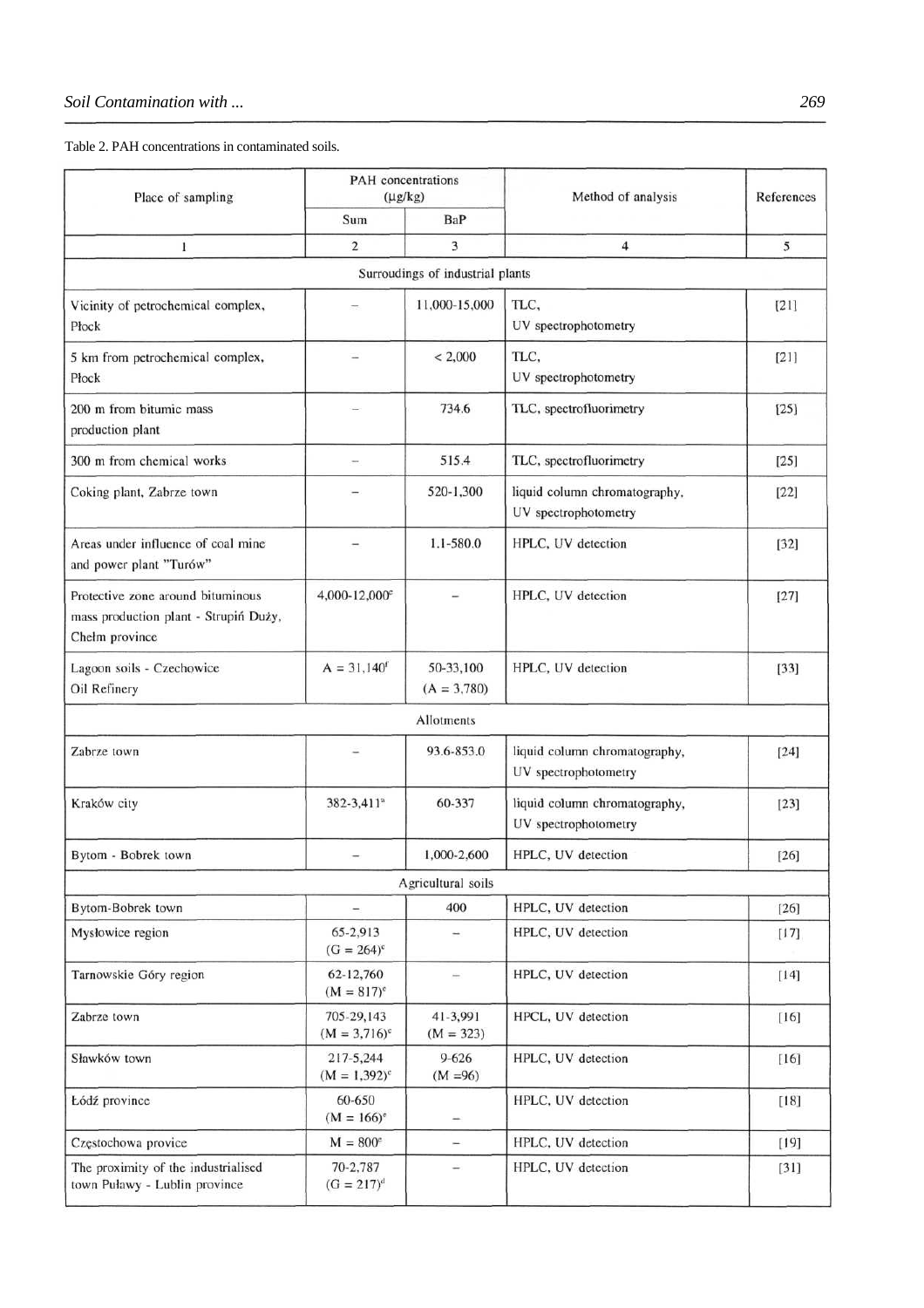|                                                               | $\overline{2}$           | 3                                   | $\overline{4}$                                        | 5      |
|---------------------------------------------------------------|--------------------------|-------------------------------------|-------------------------------------------------------|--------|
|                                                               |                          | Soil contaminated by mobile sources |                                                       |        |
| 150 m from engine-house                                       | -                        | 8.046                               | TLC, spectrofluorimetry                               | [25]   |
| Airport - 2 km from runway                                    | $\overline{\phantom{0}}$ | 456.7                               | TLC, spectrofluorimetry                               | [25]   |
| 100 m from heavy traffic road<br>50 m from heawy traffic road |                          | $11.4 - 13.4$<br>19.3-23.6          | TLC, spectrofluorimetry                               | [25]   |
| Road environs                                                 | $~5,000$ <sup>b</sup>    | 500-600                             | liquid column chromatography,<br>UV spectrophotometry | $[22]$ |
| Vicinity of road (8,000 cars/day)                             |                          | $7.1 - 10.6$                        | Liquid column chromatography,<br>UV spectrophotometry | [34]   |
| Vicinity of road                                              | $~1.330 - 800$ *         | 36.9-129.3                          | GC                                                    | $[35]$ |
| Kraków city - heavy traffic roads side                        | $840 - 2.030h$           | 60-250                              | HPLC, fluorescent detection                           | [36]   |
|                                                               |                          | Industrial cities                   |                                                       |        |
| Upper Silesian Industrial Region                              | $~2.800$ <sup>b</sup>    | 400-980                             | liquid column chromatography,<br>UV spectrophotometry | [22]   |
| Gliwice town (Łabędy district)                                | 1,085.1 <sup>b</sup>     | 150.75                              | liquid column chromatography,<br>UV spectrophotometry | $[30]$ |
| Zabrze town                                                   | 3,357-4,186              | 250-366                             | HPLC, UV detection                                    | [37]   |
| Łaziska town                                                  | 3,615-4,684              | 266-427                             | HPLC, UV detection                                    | $[37]$ |
| Katowice city                                                 | 11,994-12,194            | 903-982                             | HPLC, UV detection                                    | [37]   |
| Bytom town                                                    | 7,246-7,905              | 406-455                             | HPLC, UV detection                                    | $[37]$ |

Abbreviations and symbols for Table 1 and 2:

PAH - polycyclic aromatic hydrocarbon

BaP - benzo(a)pyrene

GC - gas chromatography

HPLC - high performance liquid chromatography

- TLC thin layer chromatography
- A arithmetic mean
- M median

G - geometric mean

a - 6 PAHs: pyrene, fluoranthene, chrysene, benz(a)anthracene, benzo(a)pyrene, benzo(ghi)perylene

<sup>b</sup> - 10 PAHs: pyrene, fluoranthene, chrysene, benz(a)anthracene, benzo(e)pyrene, benzo(a)pyrene, benzo(ghi)perylene, perylene, anthantrene, anthracene

c - 7 PAHs: fluoranthene, pyrene, benzo(b)fluoranthene, benzo(k)fluoranthene, benzo(a)pyrene, benzo(ghi)perylene, indeno( 1,2,3-cd)pyrene

d - 13 PAHs: fluorene, phenanthrene, anthracene, fluoranthene, pyrene, benz(a)anthracene, chrysene, benzo(b)fluoranthene, benzo(k)fluoranthene, benzo(a)pyrene, dibenz(ah)anthracene, benzo(ghi)perylene, indeno(l,2,3-cd)pyrene

e - 16 PAHs: naphtalene, acenaphtylene, acenaphtene, fluorene, phenanthrene, anthracene, fluoranthene, pyrene, benz(a)anthracene, chrysene, benzo(b)fluoranthene, benzo(k)fluoranthene, benzo(a)pyrene, dibenz(ah)anthracene, benzo(ghi)perylene, indeno( 1,2,3-cd)pyrene

f - 6 PAHs: fluoranthene, benzo(a)pyrene, benzo(b)fluoranthene, benzo(k)fluoranthene, benzo(ghi)perylene, indeno(l,2,3-cd)pyrene

g - 8 PAHs: fluoranthene, pyrene, benz(a)anthracene, chrysene, benzo(a)pyrene, benzo(ghi)perylene, phenanthrene, perylene

h - 7 PAHs: phenanthrene, anthracene, pyrene, benzo(b)fluoranthene, benzo(k)fluoranthene, benzo(a)pyrene, benzo(ghi)perylene

i - PAHs: acenaphthene, fluorene, phenanthrene, anthracene, fluranthene, pyrene, benz(a)anthracene, chrysene, benzofluoranthenes, benzo(a)pyrene, dibenz(ah)anthracene, benzo(ghi)perylene, indeno(l,2,3-cd)pyrene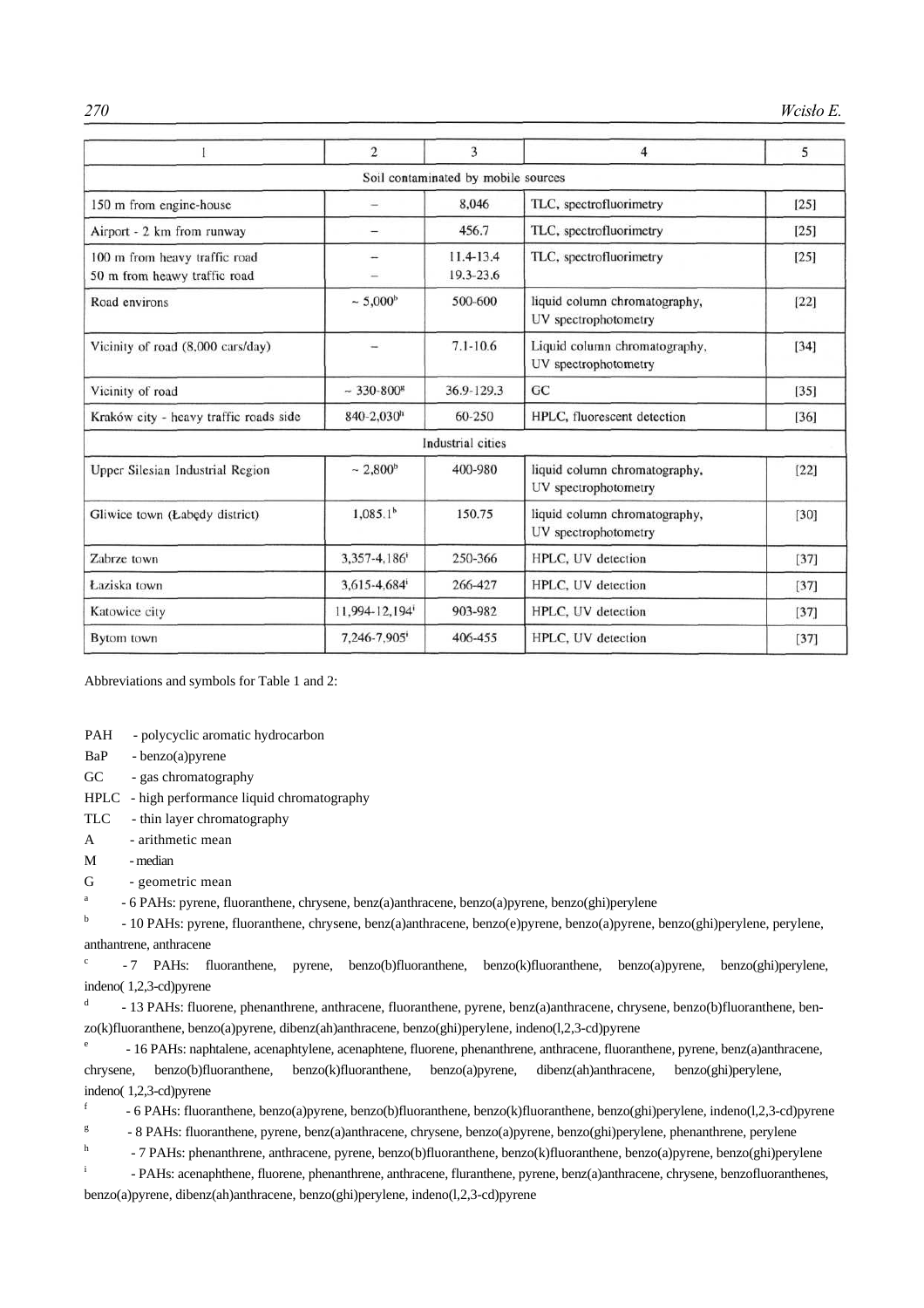soils effected by emission from anthropogenic sources are up to hundreds times higher than concentrations found in reference areas. The highest sum of PAH concentrations was reported in industrial soils at the lagoon located at the Czechowice Oil Refinery (mean - over 30,000 µg/kg) [33]. The maximum PAH concentration in agricultural soils reached 30,000 µg/kg [16]. In soils of contaminated areas higher contents of BaP were also found. Soil from industrial cities contained BaP levels tenfold higher than soil from reference areas. The maximum BaP concentration (33,100 µg/kg) [33], determined in industrial soil, was up to about one thousand times higher than its natural content. A review of literature allows only a preliminary assessment of soil contamination by PAHs in Poland, and points out that there is a need to continue research on PAH contamination levels in environmental media in Poland, including surface soil. Results of such research would be important in order to better define exposure estimates in the general population and to examine the relationship between levels of PAHs in the environment and the subsequent development of health effects. Especially, more information on PAH contamination of soil and plants grown in contaminated soil would be helpful in indentifying the risk for populations living at industrial sites. Establishing mandatory risk-based soil quality limits for PaHs and standardized analytical methods for their determination could be very useful for land management and would allow risk assessors to determine the potential and actual risk of soil contamination to man or the environment.

#### **Acknowledgements**

This work was partly sponsored by the Ministry of Health, Germany (Project: Gzyl J., Kucharski R., Sas-Nowosielska A., Piesak Z., Wcisto E., 1994: Present Methods in Soil Protection in Poland and Comparison with German and International Standards).

#### **References**

- 1. ELLENHORN M.J.. BARCELOUX D.G. Polycyclic Aroma tic Hydrocarbons, in: Ellenhorn M.J. & Barceloux D.G. (Eds): Medical Toxicology: Diagnosis and Treatment of Poisoning. Elsevier, New York, NY, pp 952-954, **1988.**
- 2. Polynuclear Aromatic Hydrocarbon (PAH) Toxicity. Case Studies in Environmental Medicine. Agency for Toxic Sub stances and Disease Registry, Atlanta, GA, **1993.**
- 3. Polycyclic Aromatic Hydrocarbons: Evaluation of sources and effects. Washington, D.C.: National Research Council. Natio nal Academy Press, ES/l-ES/7, **1983.**
- 4. HOLBROOK D.J. Carcinogenesis, in: Haddad L.M. & Win chester J.F. (Eds): Clinical Management of Poisoning and Drug Overdose, 2nd ed, W.B. Saundcrs Co, Philadelphia, PA, pp 508-521, **1990.**
- 5. PIKE S., Polycyclic Aromatic Hydrocarbons, in: Sullivan J.B. & Krieger G.R. (Eds): Hazardous Materials Toxixology: Cli nical Priciples of Environmental Medicine, Williams & Wilkins, Baltimore, MD, pp 1151-1154, **1992.**
- 6. Toxicological Profiles for Polycyclic Aromatic Hydrocarbons. Agency for Toxic Substances and Disease Registry. TP-90-20, **1990.**
- 7. Environment Protection Information and Statistical Papers. Central Statistical Office, Warszawa **1997.**
- 8. THOMAS W. Accumulation of airborne trace pollutants by arctic plants and soil. Water Sci. Technol. **18,** 47, **1986.**
- 9. PERWAK J., BYRNE M., COONS S. et al. An exposure and risk assessment for benzo(a)pyrene and other polycyclic aro matic hydrocarbons. Vol. IV. Benzo(a)pyrene, acenaphtylene, benzo(a)anthracene, benzo(b)fluoranthene, benzo(k)fluoranthene, benzo(ghi)perylene, chrysene, dibenz(a,h)anthracene, and indeno(l,2,3-cd)pyrene. Washington, D.C.: US Environ mental Protection Agency, Office of Water Regulations and Standards. EPA 440/4-85-020-V4, **1982.**
- **10.** SANTODONATO J. Polycyclic organic matter. J. Environ. Pathol. Toxicol. 5, **1, 1981.**
- 11. STAHL R.G., LIEHR J.G., DAVIS E.M. Characterization of organic compounds in simulated rainfalls from model coal piles. Arch. Environ. Contam. Toxixol. **13,** 179, **1984.**
- 12. WHITE CM., LEE M.L. Identification and geochemical sig nificance of some aromatic components of coal. Geochim. Cosmochim. Acta. **44,** 1825, **1980.**
- 13. JONES K.C., STRATFORD J.A., WATERHOUSE K.S., VOGT N.B. Organic contaminants in Welsh soils. Environ. Sci. Technol. **23,** 540, **1989.**
- 14. MALISZEWSKA-KORDYBACH B. The persistence of poly cyclic hydrocarbons in soils. Qualifying Thesis. Institute of Soil Science and Plant Cultivation, Pulawy **1993** (in Polish).
- 15. van de PLASSCHE E., BASHKIN V., GUARDANS R., JO HANSSON K., VRUBEL J. Ah overview of critical limits for heavy metals and POPs. Background Document for the Work shop on Critical Limits and Effects-based Approaches for He avy Metals and Persistent Organic Pollutants. UN ECE Con vention on Long-Range Transboundary Air Pollution. Task Force on Mapping. Bad Harzburg, Germany, **1997.**
- 16. DZIEWIECKA B., LUKASIK K., WCISLO E. A method for evaluation of agricultural areas contaminated with polycyclic aromatic hydrocarbons. Internal Report. Institute for Ecology of Industrial Areas, Katowice **1993** (in Polish).
- 17. MALISZEWSKA-KORDYBACH B., OLESZEK W. Quanti tative determination of polycyclic aromatic hydrocarbons in the cultivated soils of the Myslowice municipality by means of HPLC. Proceedings for XVII<sup>Ih</sup> Scientific Seminar: Chroma tographic methods for determintion of organic compounds, Katowice **1993** (in Polish).
- 18. KABATA-PENDIAS A., PIOTROWSKA M., MOTOWIC-KA-TERELAK T., MALISZEWSKA-KORDYBACH B., FI-LIPIAK K., KRAKOWIAK A., PIETRUCH CZ. Guidelines for assessment of soil contamination - heavy metals, sulphur and PAHs. Biblioteka Monitoringu Srodowiska, Warszawa **1995** (in Polish).
- 19. TERELAK H., PIOTROWSKA M, MOTOWICKA-TERE-LAK T., STUCZYNSKI T., MALISZEWSKA-KORDY BACH B., BUDZYNSKA K., PIETRUCH CZ. Ecological status assessment of agricultural lands in the Czestochowa province. Internal Report. Institute of Soil Science and Plant Cultivation, Pulawy **1995** (in Polish).
- **20.** MALISZEWSKA-KORDYBACH B. Soil contamination with organic compounds in Poland - on the basis of polycyclic aromatic hydrocarbons. Proceedings of the Conference: Prote ction and use of agricultural lands in Poland. Institute of Soil Science and Plant Cultivation, Pulawy **1997** (in Polish).
- 21. SIEWNIAK M. Studies on air and soil pollution in the sur roundings of petrochemical complex in Plock. Zeszyty Naukowe Szkoly Glownej Gospodarstwa Wiejskiego Akademii Rolniczej - Warszawa, **53,** 1, **1975** (in Polish).